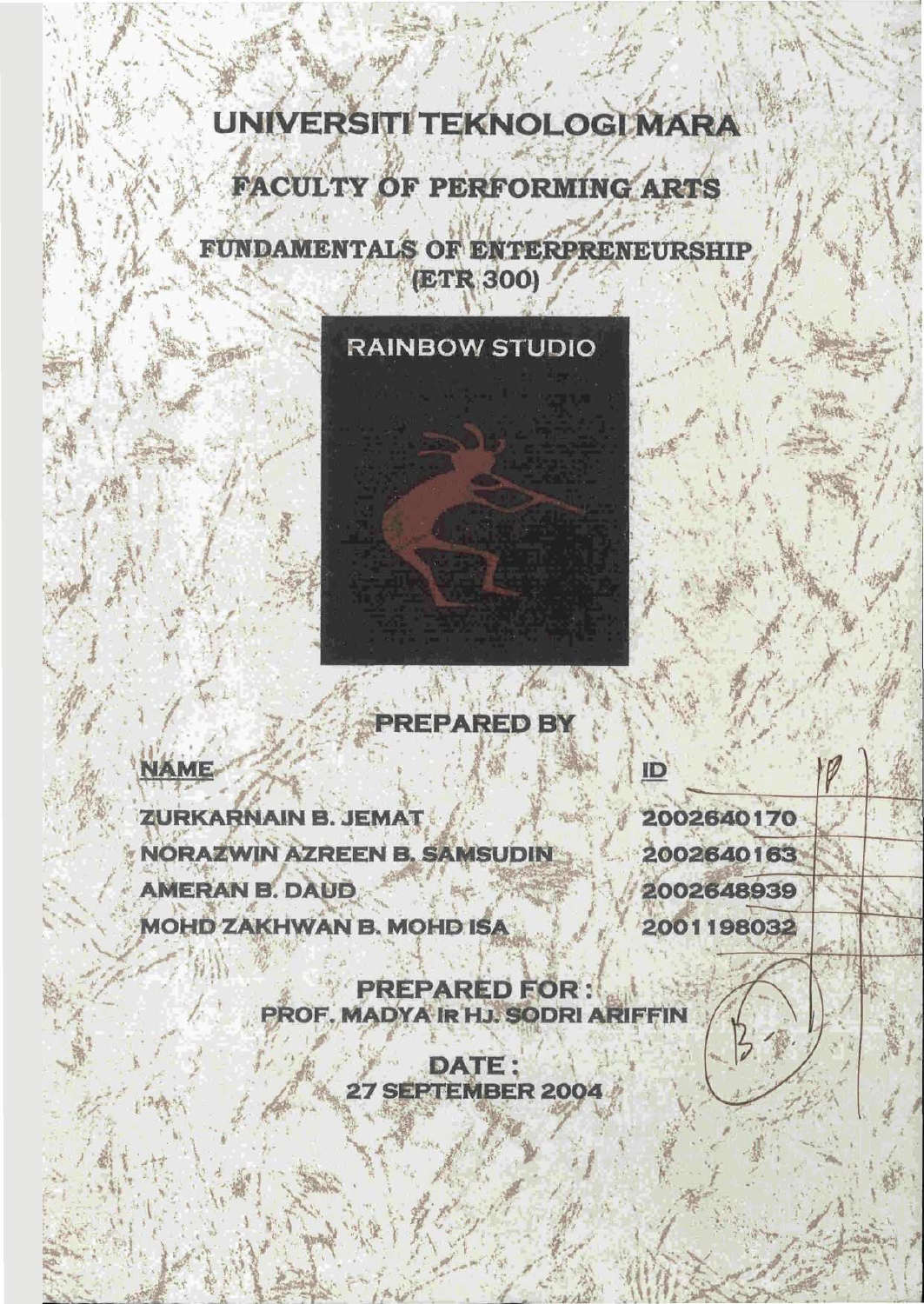# **TABLE OF CONTENTS**

| <b>INTRODUCTION</b>         |  |
|-----------------------------|--|
| <b>PURPOSE</b>              |  |
| <b>BUSINESS BACKGROUND</b>  |  |
| <b>BACKGROUND of OWNERS</b> |  |
| <b>ADMINISTRATION PLAN</b>  |  |
| <b>MARKETING PLAN</b>       |  |
| <b>OPERATION PLAN</b>       |  |
| <b>FINANCIAL PLAN</b>       |  |
| <b>FINANCIAL PLAN</b>       |  |
|                             |  |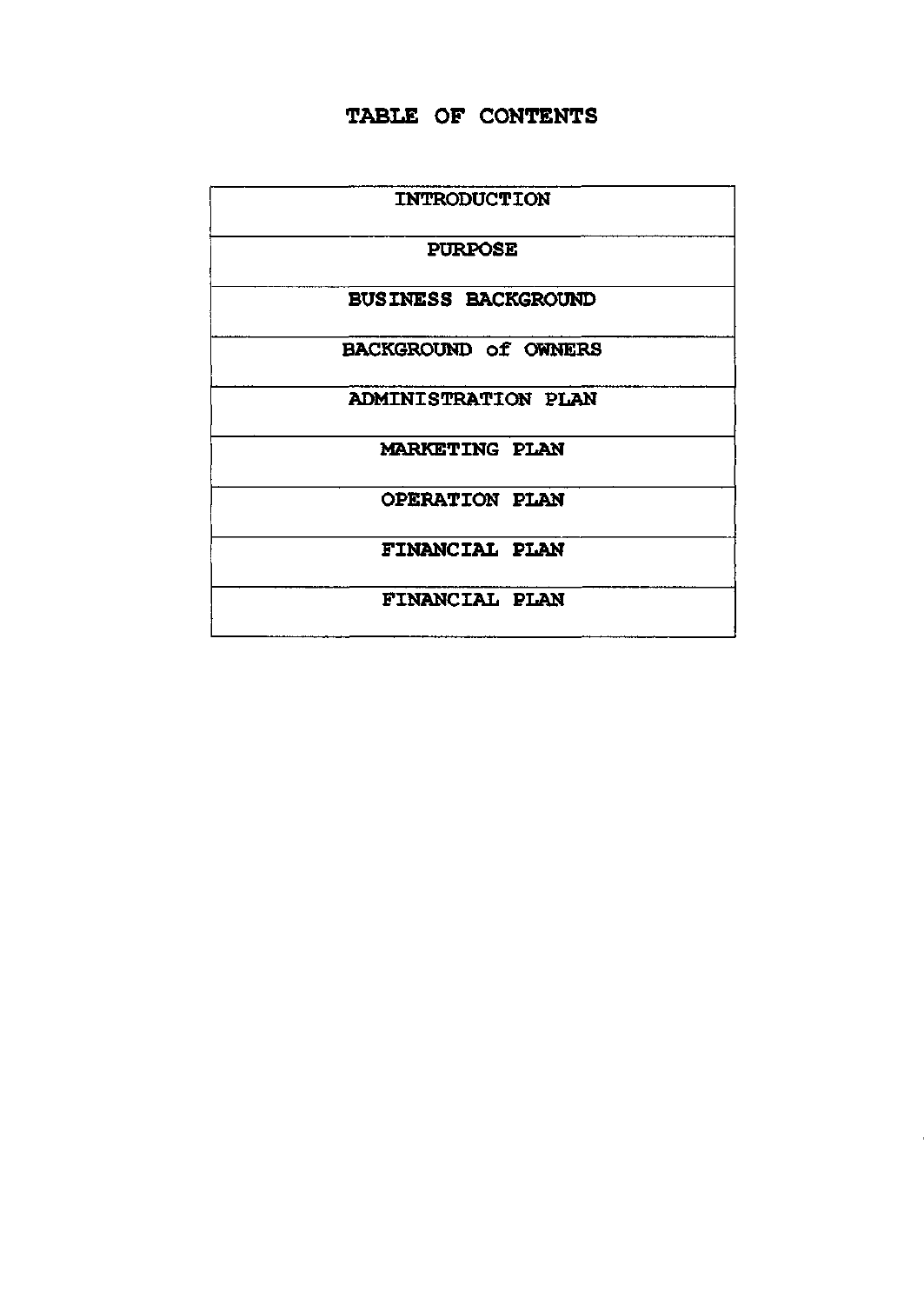### **ACKNOWLEDGEMENT**

Praise to Allah for giving us the strength and the patience to complete this business plan. Without strength, effort and patient this business will be useful for all of us. It also teaches us to co-operate among us. First of all, we would like to express our gratitude and appreciation to our lecturer, Prof. Madya Ir. Hj. Sodri Ariffin for his valuable suggestions guidance and constant encouragement.

We are also grateful and indebted to our beloved members group for their support and teamwork to complete this business plan. Without their teamwork, this project could not be done. This business plan gave us knowledge about entrepreneurship. We also hope that this will be our first step in business world.

Last but not least our special thanks to our family and friends for their encouragement and support throughout the preparation of this business plan.

While much of the credit for the strength of this project paper is theirs, we are responsible for the weakness that remained.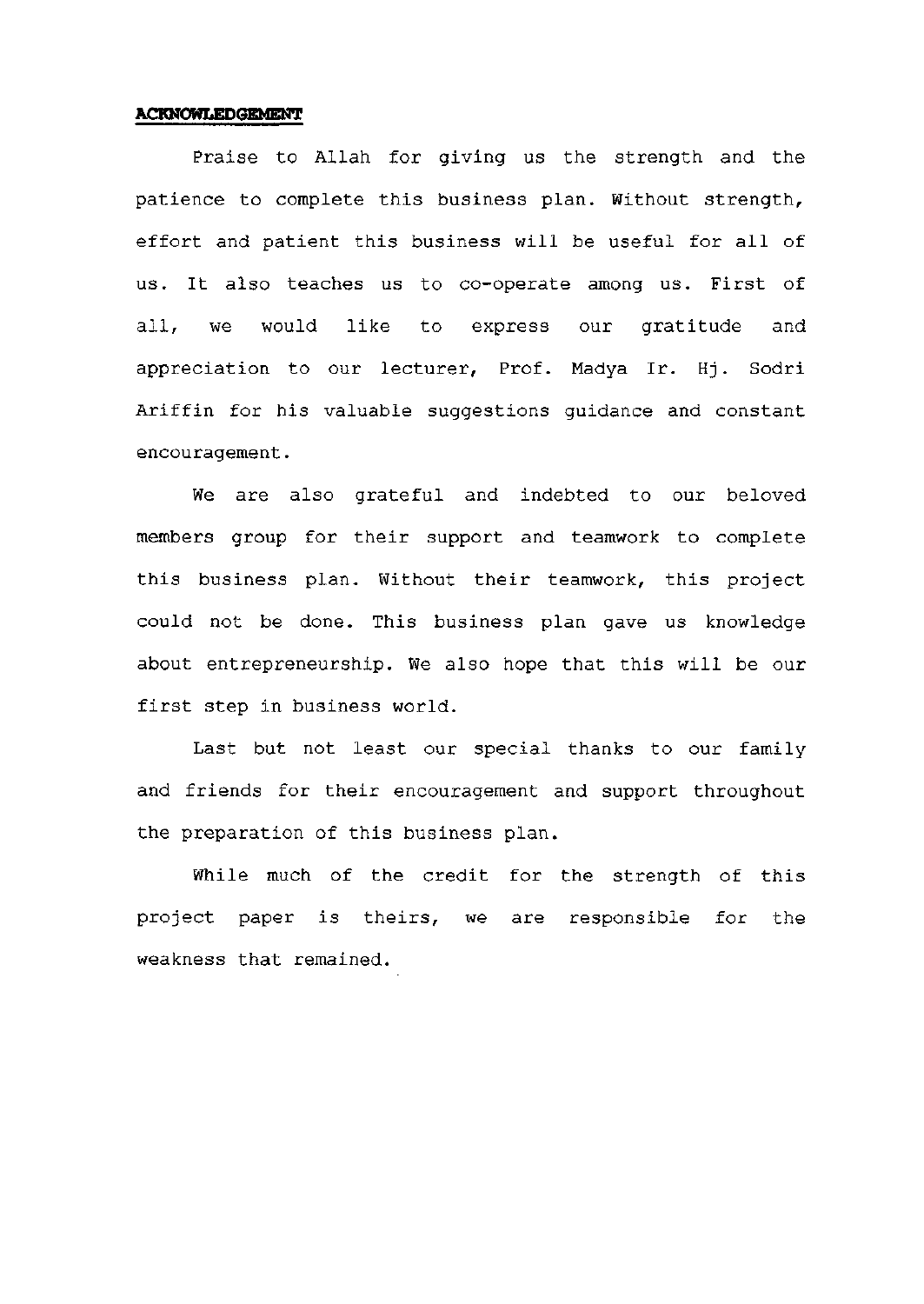### **LETTER OF SUBMISSION**

Students of ETR Course (ETR 300) Part 05, Group A, Degree in Performing Arts, MARA University of Technology, 40450 Shah Alam,

# Selangor.

Prof. Madya Ir. Hj. Sodri Ariffin,

Entrepreneurship Lecturer (ETR 300),

MARA University of Technology,

40450 Shah Alam,

Selangor. 27 SEPTEMBER 2004

Dear Sir,

## **Re: SUBMISSION OF THE BUSINESS PLAN**

Regarding the above matter, we, students of Degree of Performing Arts, Group A, Part 05, have successfully completed the business plan that is required for this course.

2. We would like to thank for all the great guidance in the preparation of this business plan.